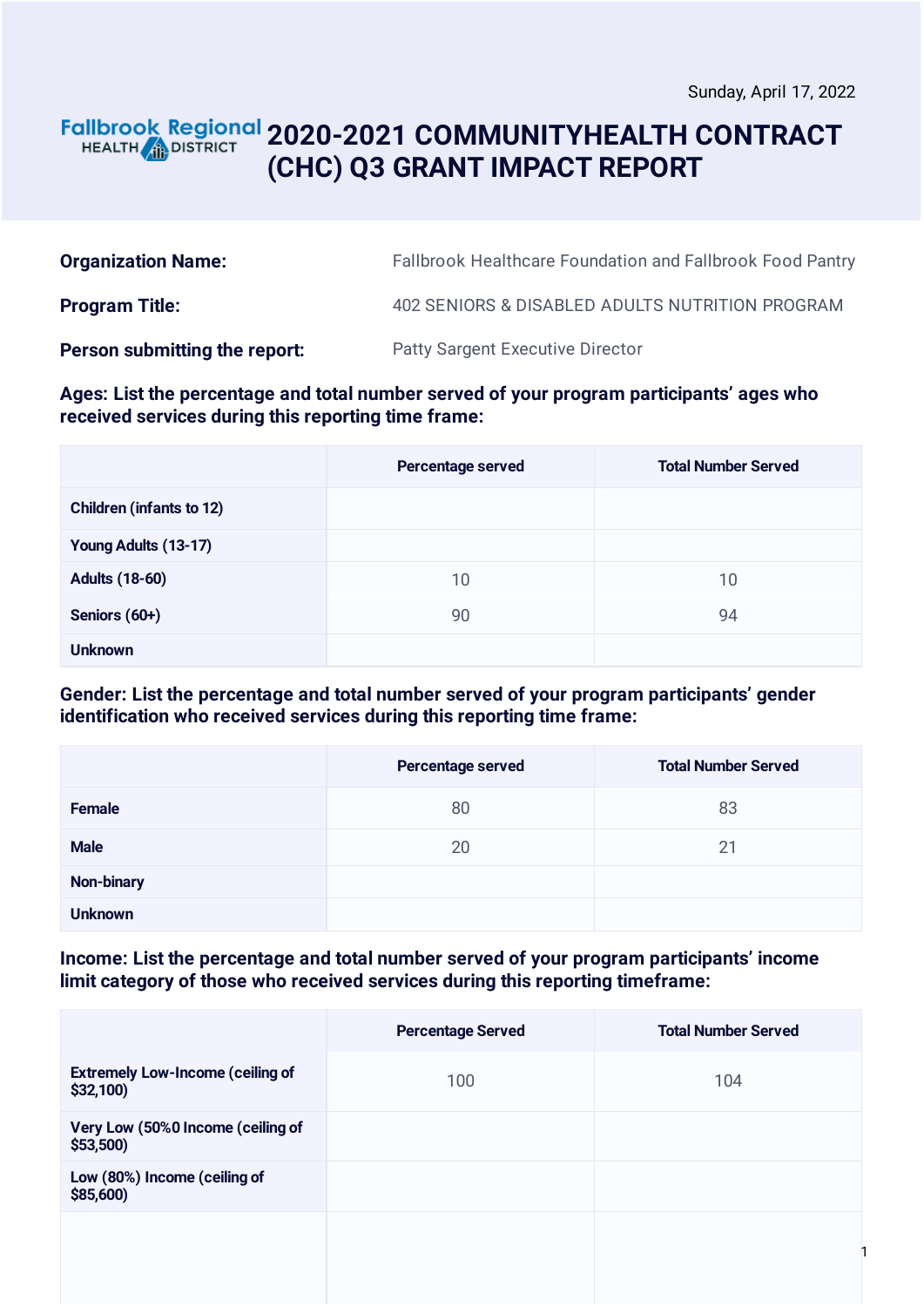|                                  | <b>Percentage Served</b> | <b>Total Number Served</b> |
|----------------------------------|--------------------------|----------------------------|
| <b>Higher than listed limits</b> |                          |                            |
| <b>Unknown</b>                   |                          |                            |

**How many District residents directly benefited (participant/client)from this program in this reporting quarter?** 104

# **GOALS & OBJECTIVES**

### **Please provide the Goal 1 statement from your application. Discuss the actions within each objective and provide your outcome data accordingly.**

Goal #1: FFP will provide a no-cost weekly menu of supplemental nutritious food to each low-income resident who qualifies for food assistance, and will coordinate with FSC to deliver that food for those who are mentally or mobility impaired, disabled, or otherwise constrained to the home

During this 3rd quarter, the Fallbrook Food Pantry prepared and delivered 261 boxes of food, weighing an average of 20 pounds each (the high end of our target goal)! This means that 2,080 pounds of critical food was provided weekly to low-income residents in our community who are mentally or mobility impaired, disabled, or otherwise constrained to the home!!

### **Please provide the Goal 2 statement from your application. Discuss the actions within each objective and provide your outcome data accordingly.**

Goal #2: FSC will create a nutritional needs assessment for prospective clients and will refer eligible clients to the Food Pantry to ensure that Fallbrook area residents are receiving the appropriate nutritional support they require to live independently and thrive in their homes. A home delivery service will be provided by FSC for those eligible homebound seniors and/or disabled.

During this quarter, the Senior Care Advocates at The Foundation for Senior Care conducted nutritional needs assessments with 26 seniors and/or disabled adults (58% of quarterly goal).

## **PARTICIPANT SUCCESS STORY**

### **Participant Success Story:**

Please see attached

**Participant Success Story:**



## **ACKNOWLEDGEMENT**

### **Please describe how the Fallbrook Regional Health District's Community Health Contract - Grant investment toward this program was acknowledged during this reporting timeframe.**

The Foundation for Senior Care acknowledged the District in the following ways throughout the quarter: The FRHD logo was affixed to the sides of our Care Vans.

We included the FRHD logo and official sponsor designation in all emails from every staff member. Our organization and specific Care Van program brochure featured the FRHD logo and official sponsor language.

The FRHD logo and sponsorship support status appears on our website.